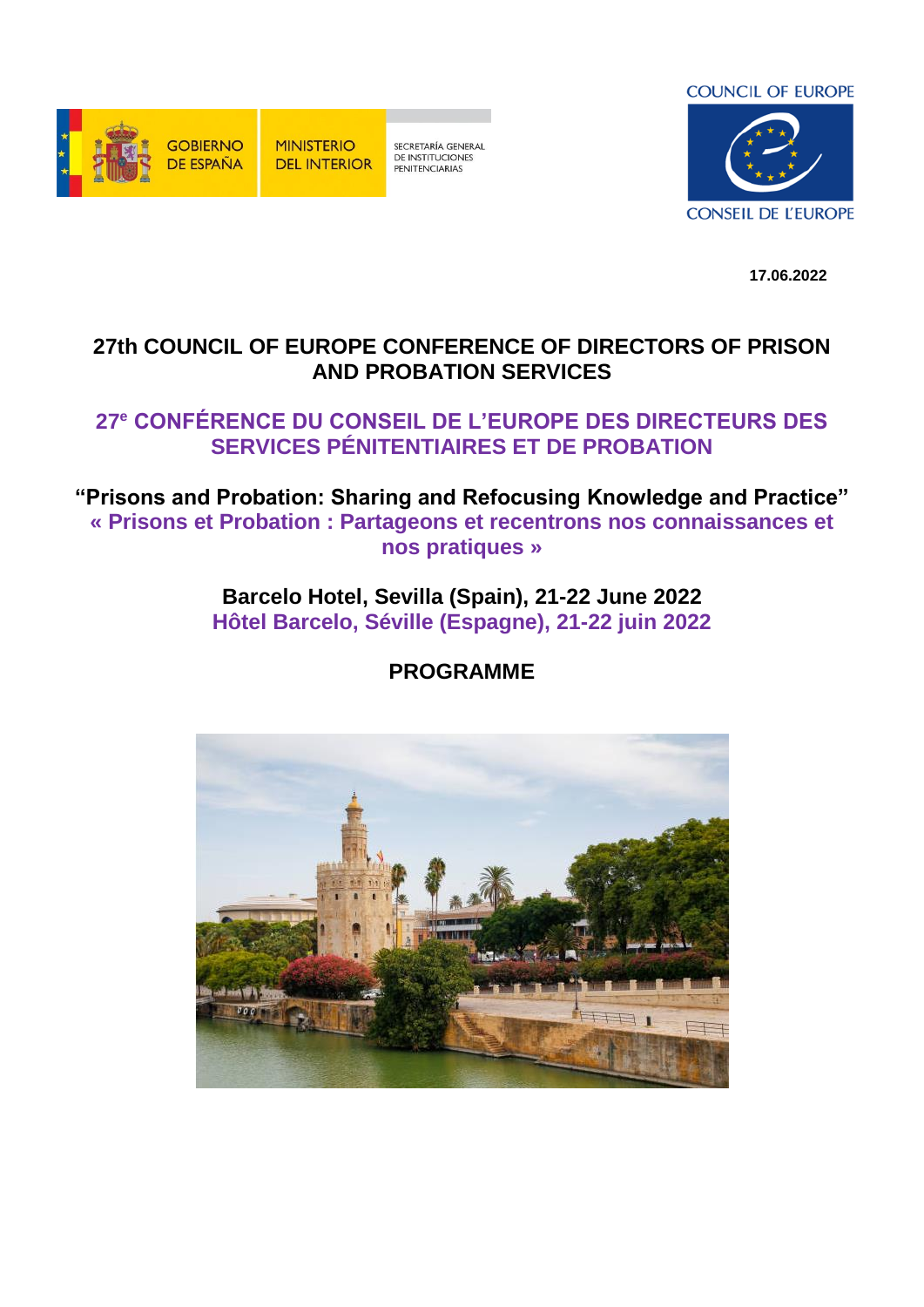# MONDAY 20 JUNE / LUNDI 20 JUIN

Arrival and registration at Barcelo Hotel (Desk at Tower III) / Arrivée et enregistrement à l'Hôtel Barcelo (Pupitre à la Tour III)

**19.30 - 21.00<sup>1</sup> :** Welcome reception / Réception de bienvenue

# TUESDAY 21 JUNE / MARDI 21 JUIN

# **OPENING PLENARY SESSION / SÉANCE PLÉNIÈRE D'OUVERTURE (English/Français)**

*TRIANA Meeting Room / Salle de réunion TRIANA*

# **09.30 - 12.00**

*CHAIR / PRÉSIDENT: Ángel Luis Órtiz González, General Secretary of Penitentiary Institutions (Spain)* / *Secrétaire général des institutions pénitentiaires (Espagne)*

# **Opening addresses / Discours d'ouverture**

- *Fernando Grande-Marlaska, Minister of the Interior (Spain) -* **Recorded video in Spanish** */ Ministre de l'Intérieur (Espagne)* **- Vidéo enregistrée en espagnol**
- *Jan Kleijssen, Director, Information Society - Action against Crime Directorate, Council of Europe / Directeur, Société de l'information - Lutte contre la criminalité, Conseil de l'Europe*

# **Keynote speech / Discours liminaire**

 *Ioan Durnescu, Professor, University of Bucharest (Romania)* / *Professeur, Université de Bucarest (Roumanie)*

# **10.45 - 11.15:** *Coffee break and family photo / Pause café et photo de famille*

# **Panel discussion / Table ronde**

*TRIANA Meeting Room / Salle de réunion TRIANA*

*CHAIR / PRÉSIDENTE: Danijela Mrhar Prelić, Director General, Probation Administration (Slovenia) / Directrice générale, Administration de la probation (Slovénie)*

- Miguel Ángel Vicente Cuenca, Director General, General Secretariat of Penitentiary Institutions (Spain) / Directeur général, Secrétariat général des établissements pénitentiaires (Espagne)
- Valérie Hazet, Directorate of Prison Administration (France) / Direction de l'administration pénitentiaire, (France)
- Séverine Delcominette, South Regional Director, Prison Service (Belgium) / Directrice Régionale Sud, Administration pénitentaire (Belgique)

**12.30 - 14.00:** Lunch - Colón Restaurant / Déjeuner - Restaurant Colón

**14.00 - 15.30:** Parallel Workshops / Ateliers en parallèle

 $\overline{a}$ 

<sup>1</sup> CET (Central European Time) / CET (Heure de l'Europe Centrale).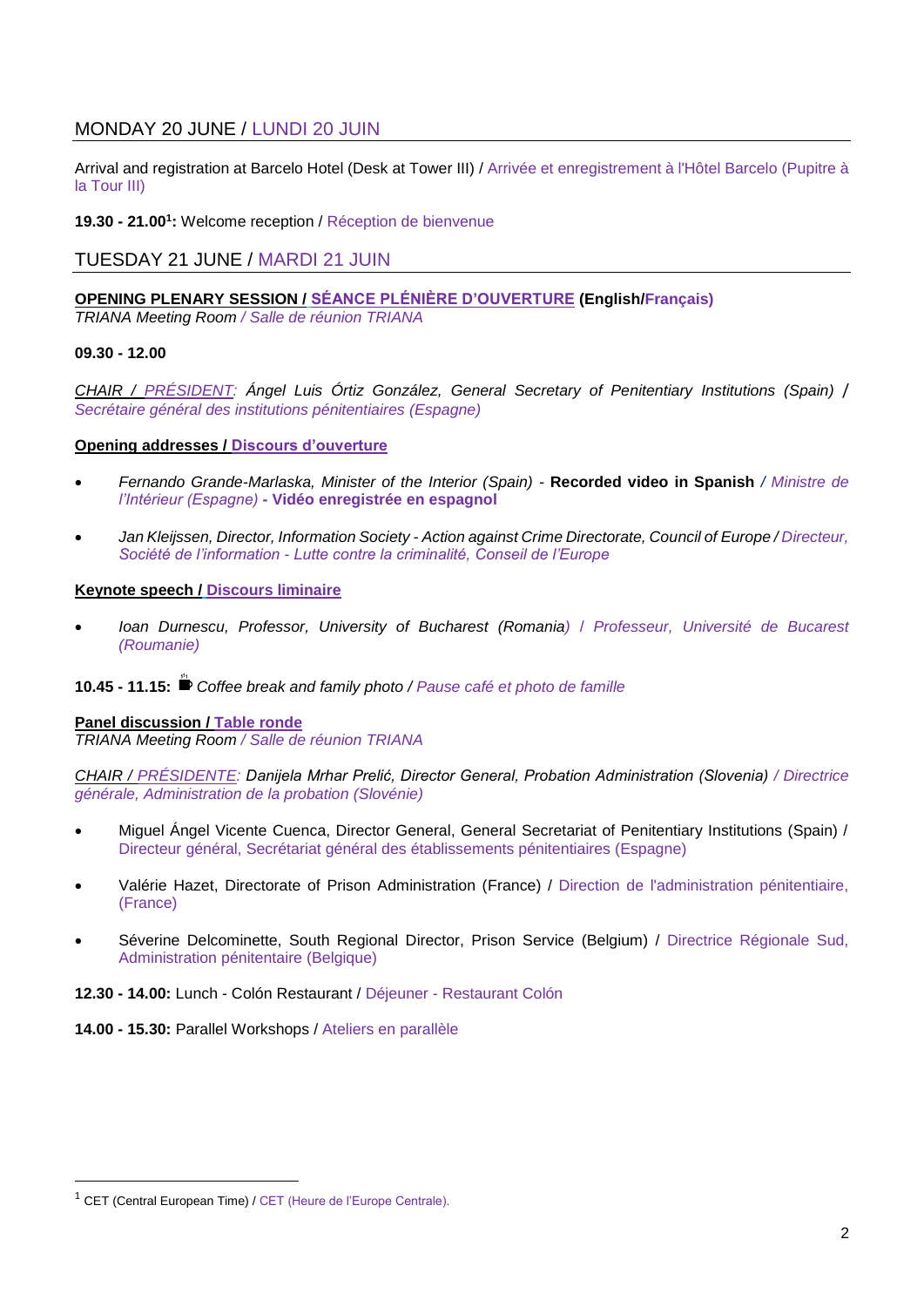**WORKSHOP VI: Staff recruitment and management (English/French) ATELIER VI : Recrutement et gestion du personnel (anglais/français)** *Moderators: Håkan Klarin (Sweden) & Annie Devos (Belgium) Modérateurs : Håkan Klarin (Suède) & Annie Devos (Belgique) TRIANA 1 Meeting Room / Salle de réunion TRIANA 1*

Panelists / Panélistes:

- Susanne Gerlach, Director General of Prison and Probation Administration of Berlin (Germany) / Directrice générale de l'administration pénitentiaire et de probation de Berlin (Allemagne)
- Sébastien Cauwel, Director of ENAP (France) / Directeur de l'ENAP (France)
- Francesca Melis Pont, Psychologist, General Secretariat of Penitentiary Institutions (Spain) / Psychologue, Secrétariat général des institutions pénitentiaires (Espagne)

#### **WORKSHOP II: SPACE I and II for 2021: interpreting and using the data (English only)**

**ATELIER II : SPACE I et II pour 2021 : interpréter et utiliser les données (uniquement en anglais)** *Moderators: Fernando Miró-Llinares (Spain) & Gustav Tallving (EuroPris) Modérateurs : Fernando Miró-Llinares (Espagne) & Gustav Tallving (EuroPris) TRIANA 2 Meeting Room / Salle de réunion TRIANA 2*

Panelists / Panélistes:

 Marcelo Aebi, Professor, School of Criminal Sciences, University of Lausanne (Switzerland) / Professeur, Ecole des sciences criminelles, Université de Lausanne (Suisse)

#### **WORKSHOP III: Working better together for offender reintegration (English only) ATELIER III : Mieux travailler ensemble pour la réinsertion des auteurs d'infractions (uniquement en anglais)**

*Moderators: Vivian Geiran (Ireland) & Dominik Lehner (Switzerland)* 

*Modérateurs : Vivian Geiran (Irlande) & Dominik Lehner (Suisse)*

*TRIANA 3 Meeting Room / Salle de réunion TRIANA 3*

# Panelists / Panélistes:

- Mary Corcoran, Professor of Criminology, Keele University (Ireland) / Professeure en criminologie, Université de Keele (Irlande)
- Robert Josten, Ministry of Justice and Security (Netherlands) / Ministère de la Justice et de la Sécurité (Pays-Bas)
- Carlos Fernández Gómez, Governor of open prison in Murcia (Spain), Gouverneur de la prison ouverte de Murcie (Espagne)

**15.30 - 16.00:** *Coffee break / Pause café* 

**16.00 - 17.30:** Parallel Workshops / Ateliers en parallèle

#### **WORKSHOP IV: Ensuring equity and equality of access for women to services in prisons and probation (only English)**

**ATELIER IV : Garantir l'équité et l'égalité d'accès des femmes aux services dans les prisons et sous probation (uniquement en anglais)**

*Moderators: Maria Lindström (Sweden) & Laura Negredo López (Spain) Modératrices : Maria Lindström (Suède) & Laura Negredo López (Espagne)*

*TRIANA 2 Meeting Room / Salle de réunion TRIANA 2*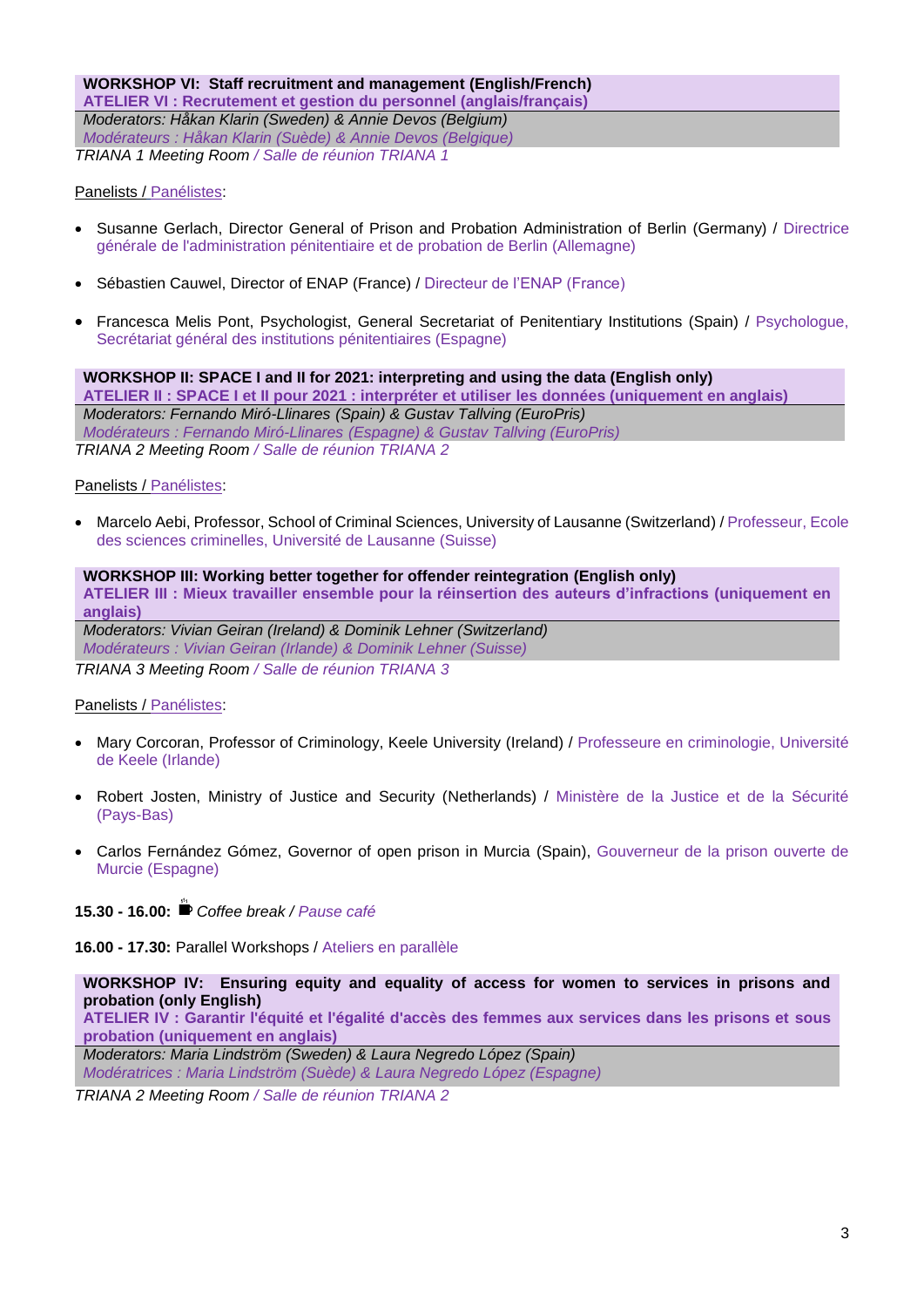# Panelists / Panélistes:

- Lucy Baldwin, Senior Lecturer, De Montfort University (United Kingdom) / Maître de conférences, Université De Montfort (Royaume-Uni)
- Olivia Rope, Executive Director, Penal Reform International / Directrice exécutive, Penal Reform International
- Máximo Martínez Bernal, Head the Inspection Department (Spain), Chef du service d'inspection (Espagne)

**WORKSHOP V: Dealing with mental health issues in prisons and probation services (English/French) ATELIER V : Prise en charge des problèmes de santé mentale dans les prisons et par les services de probation (anglais/français)** *Moderators: Ilina Taneva (Council of Europe) & Paulina Tallroth (Finland)*

*Modérateurs : Ilina Taneva (Conseil de l'Europe) & Paulina Tallroth (Finlande)*

*TRIANA 1 Meeting Room / Salle de réunion TRIANA 1*

#### Panelists / Panélistes:

- Jorge Monteiro, Head of Service, Directorate-General of Reintegration and Prison Services (Portugal) / Chef de service, Direction générale de la réinsertion et des services pénitentiaires (Portugal)
- Ronald Gramigna, Head of the Unit for Execution of Sentences and Measures, Federal Office of Justice (Switzerland) / Chef de l'Unité exécution des peines et mesures, Office fédéral de la justice (Suisse)
- Maria Puerto Solar Calvo, Advisor to the General Secretary (Spain) / Conseillère auprès du Secrétaire Général (Espagne)

**WORKSHOP I: Planning the future today: prison design and infrastructure (only in English) ATELIER I : Planifier l'avenir aujourd'hui : conception et infrastructure des prisons (uniquement en anglais)**

*Moderators: Manfred Kost (Germany) & Willem van der Brugge, Secretary General (CEP) Modérateurs : Manfred Kost (Allemagne) & Willem van der Brugge, Secrétaire général (CEP) TRIANA 3 Meeting Room / Salle de réunion TRIANA 3*

# Panelists / Panélistes:

- Pia Puolakka, Project Manager, Smart Prison Project, Criminal Sanctions Agency (Finland) / Chef de projet, Projet « Prison intelligente », Agence des sanctions pénales (Finlande)
- Ils Milis, Head of Department, Strategic Support Directorate, Prison Service (Belgium) / Chef de service, Direction Soutien Stratégique, Administration pénitentaire (Belgique)
- José Ramón Sánchez Quintana, Head of the Technical Unit (Spain) / Chef de l'Unité technique (Espagne)

**20.00 - 22.00:** Gala dinner - Atrium III / Dîner de Gala - Atrium III

# WEDNESDAY 22 JUNE / MERCREDI 22 JUIN

**9.30 - 11.00:** Parallel Workshops / Ateliers en parallèle

#### **WORKSHOP IV: Ensuring equity and equality of access for women to services in prisons and probation (English only)**

**ATELIER IV : Garantir l'équité et l'égalité d'accès des femmes aux services dans les prisons et sous probation (uniquement en anglais)**

*Moderators: Maria Lindström (Sweden) & Laura Negredo López (Spain)*

*Modératrices : Maria Lindström (Suède) & Laura Negredo López (Espagne)*

*TRIANA 2 Meeting Room / Salle de réunion TRIANA 2*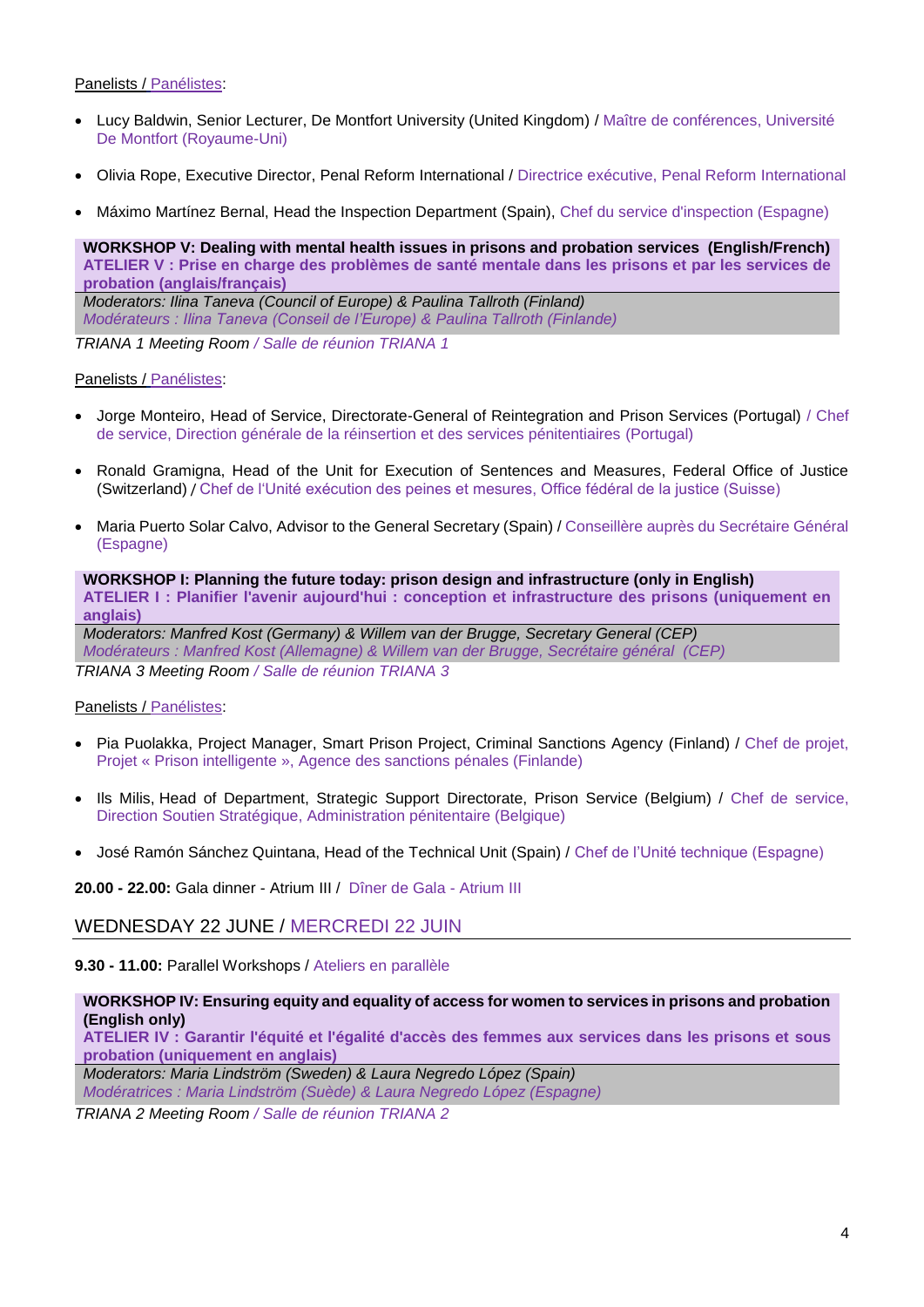#### Panelists / Panélistes:

- Lucy Baldwin, Senior Lecturer, De Montfort University (United Kingdom) / Maître de conférences, Université De Montfort (Royaume-Uni)
- Olivia Rope, Executive Director, Penal Reform International / Directrice exécutive, Penal Reform International
- Máximo Martínez Bernal, Head the Inspection Department (Spain), Chef du service d'inspection (Espagne)

**WORKSHOP II: SPACE I and II for 2021: interpreting and using the data (English only) ATELIER II : SPACE I et II pour 2021 : interpréter et utiliser les données (uniquement en anglais)** *Moderators: Fernando Miró-Llinares (Spain) & Gustav Tallving (EuroPris) Modérateurs : Fernando Miró-Llinares (Espagne) & Gustav Tallving (EuroPris) TRIANA 3 Meeting Room / Salle de réunion TRIANA 3*

# Panelists / Panélistes:

 Marcelo Aebi, Professor, School of Criminal Sciences, University of Lausanne (Switzerland) / Professeur, Ecole des sciences criminelles, Université de Lausanne (Suisse)

**WORKSHOP VI: Staff recruitment and management (English/French) ATELIER VI : Recrutement et gestion du personnel (anglais/français)** *Moderators: Håkan Klarin (Sweden) & Annie Devos (Belgium) Modérateurs : Håkan Klarin (Suède) & Annie Devos (Belgique) TRIANA 1 Meeting Room / Salle de réunion TRIANA 1*

#### Panelists / Panélistes:

- Susanne Gerlach, Director General of Prison and Probation Adminstration of Berlin (Germany) / Directrice générale de l'administration pénitentiaire et de probation de Berlin (Allemagne)
- Sébastien Cauwel, Director of Enap (France) / Directeur de l'Enap (France)
- Francesca Melis Pont, Psychologist, General Secretariat of Penitentiary Institutions (Spain) / Psychologue, Secrétariat général des institutions pénitentiaires (Espagne)

**11.00 - 11.30:** *Coffee break / Pause café*

**11.30 - 13.00:** Parallel Workshops / Ateliers en parallèle

#### **WORKSHOP I: Planning the future today: prison design and infrastructure (only in English)**

**ATELIER I : Planifier l'avenir aujourd'hui : conception et infrastructure des prisons (uniquement en anglais)**

*Moderators: Manfred Kost (Germany) & Willem van der Brugge, Secretary General (CEP) Modérateurs : Manfred Kost (Allemagne) & Willem van der Brugge, Secrétaire général (CEP) TRIANA 2 Meeting Room / Salle de réunion TRIANA 2*

# Panelists / Panélistes:

- Pia Puolakka, Project Manager, Smart Prison Project, Criminal Sanctions Agency (Finland) / Chef de projet, Projet « Prison intelligente », Agence des sanctions pénales (Finlande)
- Ils Milis, Head of Department, Strategic Support Directorate, Prison Service (Belgium) / Chef de service, Direction Soutien Stratégique, Administration pénitentaire (Belgique)
- José Ramón Sánchez Quintana, Head of the Technical Unit (Spain) / Chef de l'Unité technique (Espagne)